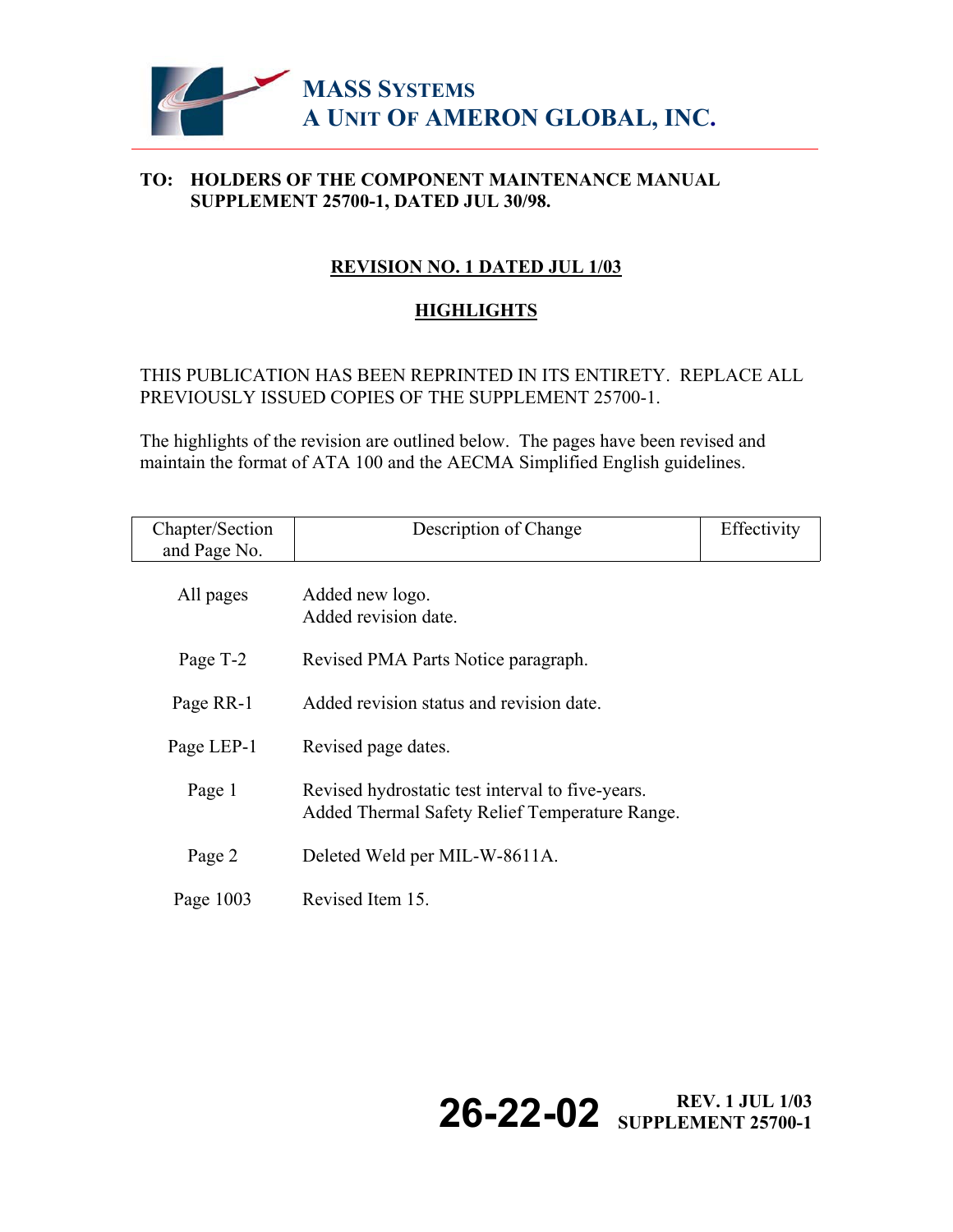

## **FIRE EXTINGUISHER, SINGLE OUTLET**

**86-CUBIC INCH (1,41 LITER)** 

**P/N 25700-1** 

**SUPPLEMENT TO** 

### **COMPONENT MAINTENANCE MANUAL 26-22-02**

**TECHNICAL PROPERTIES AND** 

**ILLUSTRATED PARTS LIST** 

**26-22-02 PAGE T-1 JUL 30/98 REV. 1 JUL 1/03 SUPPLEMENT 25700-1**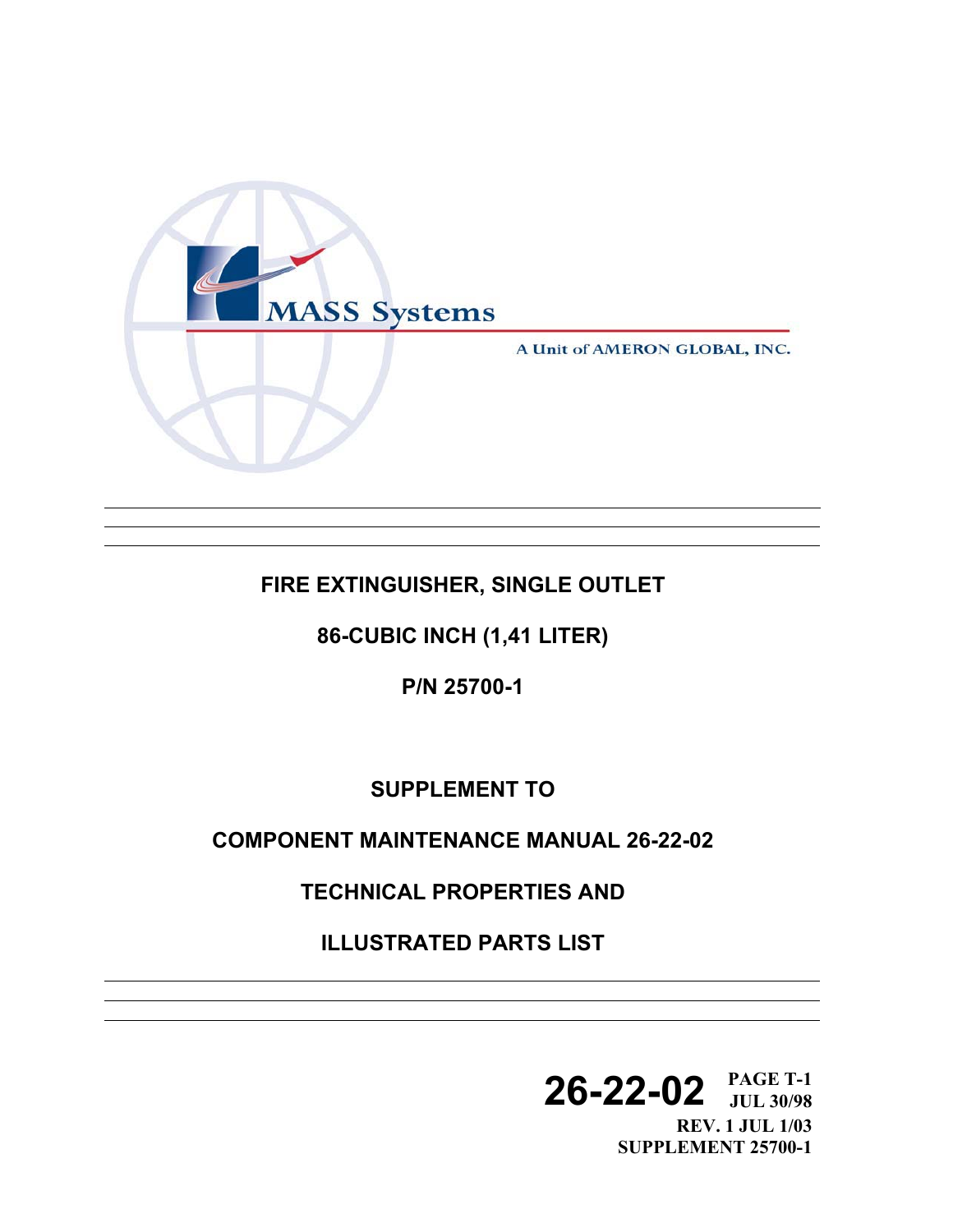

#### **CONFIDENTIALITY NOTICE**

This document contains confidential and proprietary information, which is the property of MASS Systems, Unit of Ameron Global, Inc. and shall not be copied or reproduced, in whole or in part, or the contents divulged or used for manufacture, without the specific written permission of MASS Systems, Unit of Ameron Global, Inc. Recipient, by acceptance, use, or retention of this document, acknowledges and agrees to the foregoing and covenants to maintain the contents in confidence.

#### **TECHNICAL DATA EXPORT NOTICE**

This data is exported to the requirements of the United States Government Export Administration Act of 1969, as amended, and promulgated by the export administration regulations as issued by the U. S. Department of Commerce. The data may not be reproduced and shall not, without the written permission of MASS Systems, Unit of Ameron Global, Inc., be used for purposes of manufacture, or shall it be disclosed, reexported, nor transmitted directly or indirectly from the importing country to any person, government, governmental entity or institution of another foreign government. It is understood and agreed that the use of this data shall be limited to the following purposes: (i) use by Support Service Contractors (except for manufacture), (ii) emergency repair or overhaul work, (iii) receiving inspection of hardware, (iv) evaluation of a bid or proposal. By acknowledgement of receipt of data containing this legend, importer agrees to comply thereto.

# **PMA PARTS NOTICE**

MASS Systems, A Unit of Ameron Global, Inc. authorizes the use of FAA-PMA component parts approved for use on the fire extinguisher application.

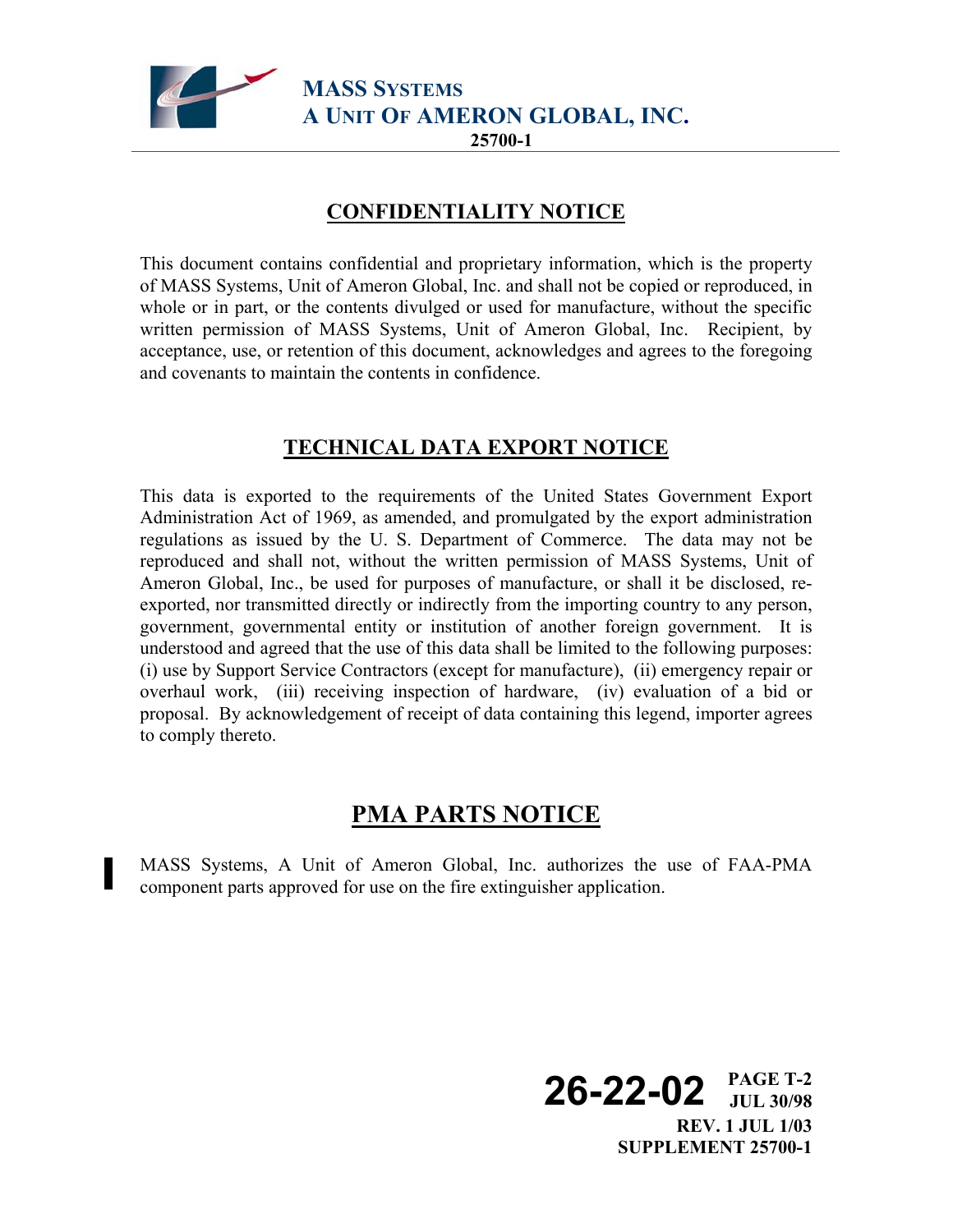

## **RECORD OF REVISIONS**

| REV.<br>NO. | <b>ISSUE</b><br><b>DATE</b> | <b>DATE</b><br><b>FILED</b> | <b>BY</b> |
|-------------|-----------------------------|-----------------------------|-----------|
| $\mathbf 1$ | <b>JUL 1/03</b>             | <b>JUL 1/03</b>             |           |
|             |                             |                             |           |
|             |                             |                             |           |
|             |                             |                             |           |
|             |                             |                             |           |
|             |                             |                             |           |
|             |                             |                             |           |
|             |                             |                             |           |
|             |                             |                             |           |
|             |                             |                             |           |
|             |                             |                             |           |
|             |                             |                             |           |
|             |                             |                             |           |
|             |                             |                             |           |
|             |                             |                             |           |
|             |                             |                             |           |
|             |                             |                             |           |
|             |                             |                             |           |
|             |                             |                             |           |
|             |                             |                             |           |
|             |                             |                             |           |
|             |                             |                             |           |
|             |                             |                             |           |

| $\overline{\text{BY}}$ |             | <b>ISSUE</b> | <b>DATE</b>  | $\overline{\rm BY}$ |
|------------------------|-------------|--------------|--------------|---------------------|
|                        | REV.<br>NO. | <b>DATE</b>  | <b>FILED</b> |                     |
|                        |             |              |              |                     |
|                        |             |              |              |                     |
|                        |             |              |              |                     |
|                        |             |              |              |                     |
|                        |             |              |              |                     |
|                        |             |              |              |                     |
|                        |             |              |              |                     |
|                        |             |              |              |                     |
|                        |             |              |              |                     |
|                        |             |              |              |                     |
|                        |             |              |              |                     |
|                        |             |              |              |                     |
|                        |             |              |              |                     |
|                        |             |              |              |                     |
|                        |             |              |              |                     |
|                        |             |              |              |                     |
|                        |             |              |              |                     |
|                        |             |              |              |                     |
|                        |             |              |              |                     |
|                        |             |              |              |                     |
|                        |             |              |              |                     |
|                        |             |              |              |                     |
|                        |             |              |              |                     |
|                        |             |              |              |                     |
|                        |             |              |              |                     |
|                        |             |              |              |                     |
|                        |             |              |              |                     |
|                        |             |              |              |                     |
|                        |             |              |              |                     |
|                        |             |              |              |                     |
|                        |             |              |              |                     |
|                        |             |              |              |                     |
|                        |             |              |              |                     |
|                        |             |              |              |                     |

**26-22-02 PAGE RR-1/RR-2 JUL 30/98 REV. 1 JUL 1/03 SUPPLEMENT 25700-1**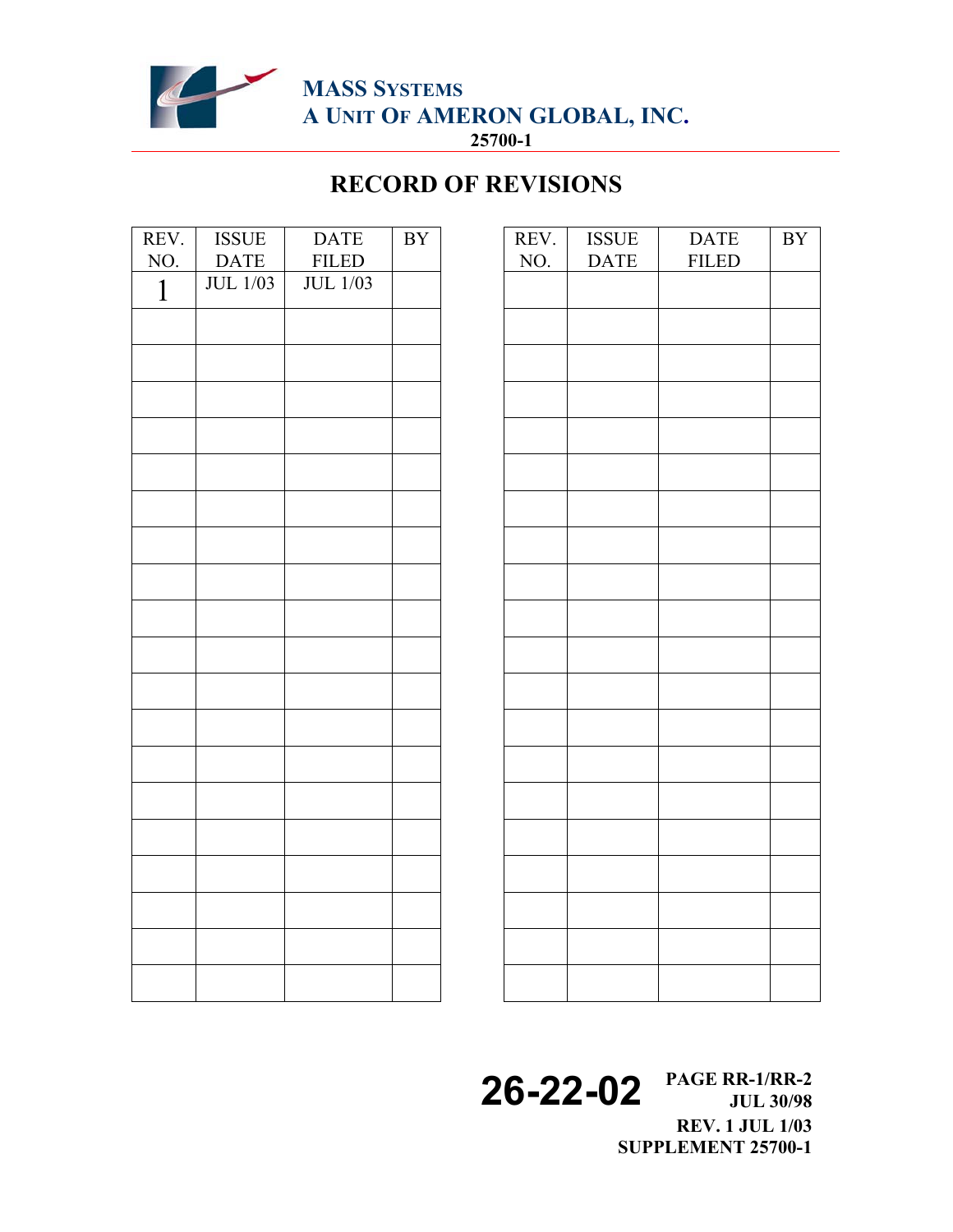

## **RECORD OF TEMPORARY REVISIONS**

| REV. NO. | $\overline{\mathsf{PAGE}}$ | <b>ISSUE</b> | BY | <b>DATE</b>    | $\rm BY$ |
|----------|----------------------------|--------------|----|----------------|----------|
|          | <b>NUMBER</b>              | <b>DATE</b>  |    | <b>REMOVED</b> |          |
|          |                            |              |    |                |          |
|          |                            |              |    |                |          |
|          |                            |              |    |                |          |
|          |                            |              |    |                |          |
|          |                            |              |    |                |          |
|          |                            |              |    |                |          |
|          |                            |              |    |                |          |
|          |                            |              |    |                |          |
|          |                            |              |    |                |          |
|          |                            |              |    |                |          |
|          |                            |              |    |                |          |
|          |                            |              |    |                |          |
|          |                            |              |    |                |          |
|          |                            |              |    |                |          |
|          |                            |              |    |                |          |
|          |                            |              |    |                |          |
|          |                            |              |    |                |          |
|          |                            |              |    |                |          |
|          |                            |              |    |                |          |
|          |                            |              |    |                |          |
|          |                            |              |    |                |          |
|          |                            |              |    |                |          |
|          |                            |              |    |                |          |
|          |                            |              |    |                |          |
|          |                            |              |    |                |          |
|          |                            |              |    |                |          |

**26-22-02 PAGE RTR-1/RTR-2 JUL 30/98 REV. 1 JUL 1/03 SUPPLEMENT 25700-1**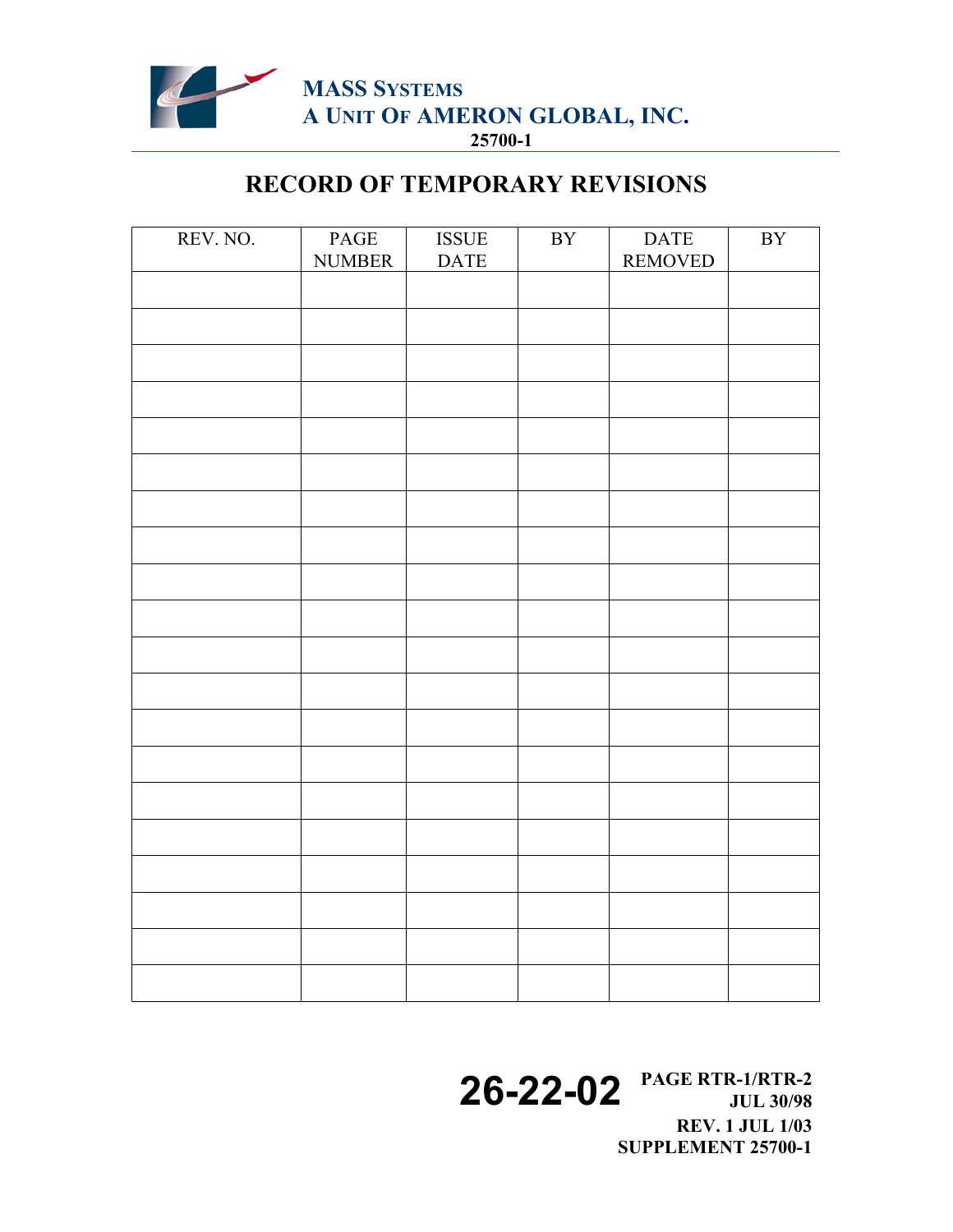

# **SERVICE BULLETIN LIST**

| <b>SERVICE BULLETIN</b> | <b>ISSUE DATE</b> | DATE FILED | BY |
|-------------------------|-------------------|------------|----|
|                         |                   |            |    |
|                         |                   |            |    |
|                         |                   |            |    |
|                         |                   |            |    |
|                         |                   |            |    |
|                         |                   |            |    |
|                         |                   |            |    |
|                         |                   |            |    |
|                         |                   |            |    |
|                         |                   |            |    |
|                         |                   |            |    |
|                         |                   |            |    |
|                         |                   |            |    |
|                         |                   |            |    |
|                         |                   |            |    |
|                         |                   |            |    |
|                         |                   |            |    |
|                         |                   |            |    |
|                         |                   |            |    |
|                         |                   |            |    |
|                         |                   |            |    |
|                         |                   |            |    |
|                         |                   |            |    |
|                         |                   |            |    |

**26-22-02 PAGE SBL-1/SBL-2 JUL 30/98 REV. 1 JUL 1/03 SUPPLEMENT 25700-1**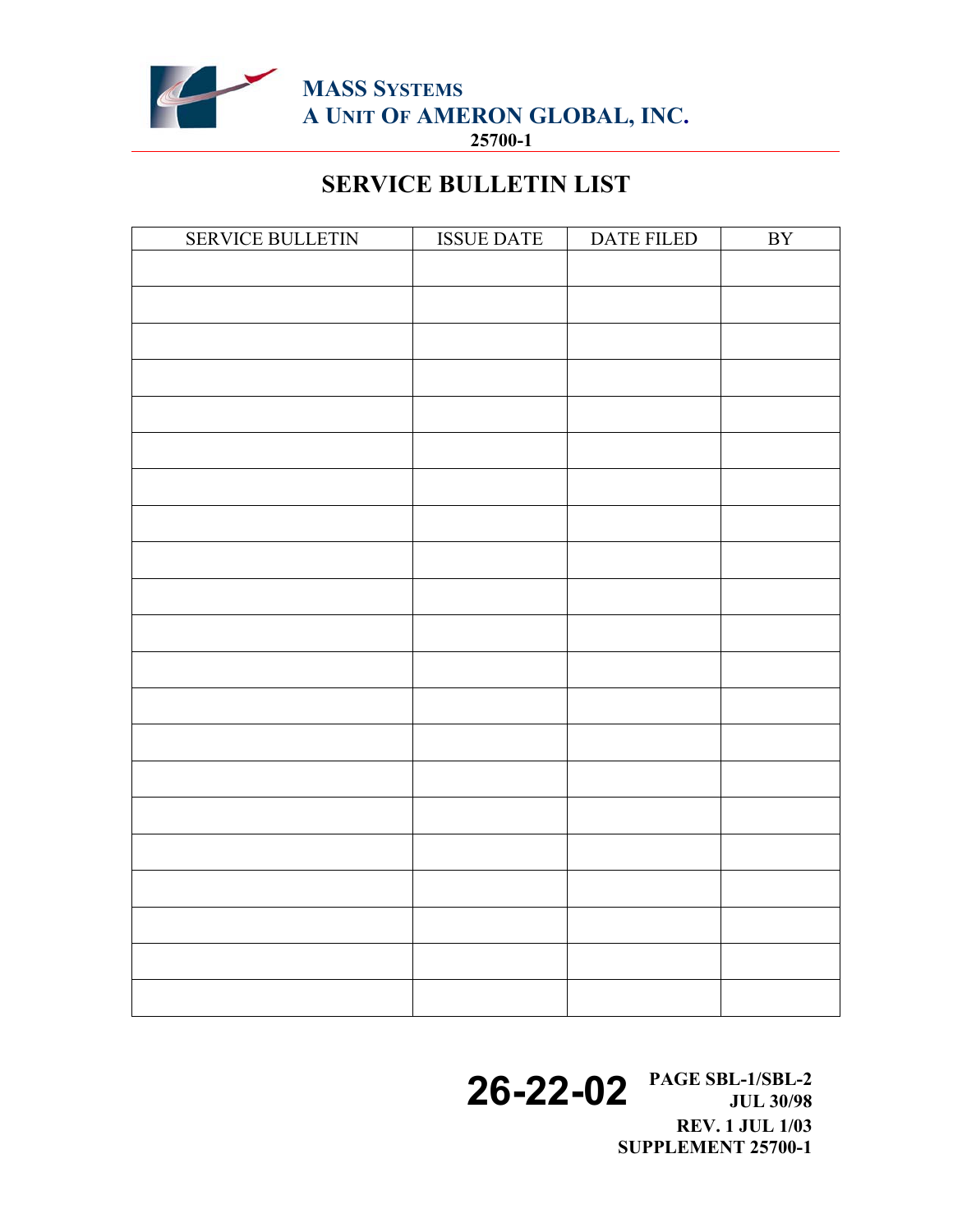

**MASS SYSTEMS A UNIT OF AMERON GLOBAL, INC.**

**25700-1**

# **LIST OF EFFECTIVE PAGES**

| <u>Subject</u>                                              | Page                         | <u>Date</u>                                                           |
|-------------------------------------------------------------|------------------------------|-----------------------------------------------------------------------|
| <b>Title Page</b><br><b>Notices</b>                         | $T-1$<br>$T-2$               | <b>Jul 1/03</b><br><b>Jul 1/03</b>                                    |
| <b>Record of Revisions</b>                                  | $RR-1$<br>$RR-2$             | <b>Jul 1/03</b><br><b>Blank</b>                                       |
| <b>Record of Temporary</b><br><b>Revisions</b>              | RTR-1<br>$RTR-2$             | <b>Jul 1/03</b><br><b>Blank</b>                                       |
| <b>Service Bulletin List</b>                                | SBL-1<br>$SBL-2$             | <b>Jul 1/03</b><br><b>Blank</b>                                       |
| <b>List of Effective Pages</b>                              | LEP-1<br>$LEP-2$             | <b>Jul 1/03</b><br><b>Blank</b>                                       |
| <b>Technical Properties</b>                                 | 1<br>$\overline{2}$          | <b>Jul 1/03</b><br><b>Jul 1/03</b>                                    |
| <b>Special Tools,</b><br><b>Fixtures</b> , and<br>Equipment | 901<br>902                   | <b>Jul 1/03</b><br><b>Blank</b>                                       |
| <b>Illustrated Parts List</b>                               | 1001<br>1002<br>1003<br>1004 | <b>Jul 1/03</b><br><b>Jul 1/03</b><br><b>Jul 1/03</b><br><b>Blank</b> |

**26-22-02 PAGE LEP-1/LEP-2 JUL 30/98 REV. 1 JUL 1/03 SUPPLEMENT 25700-1**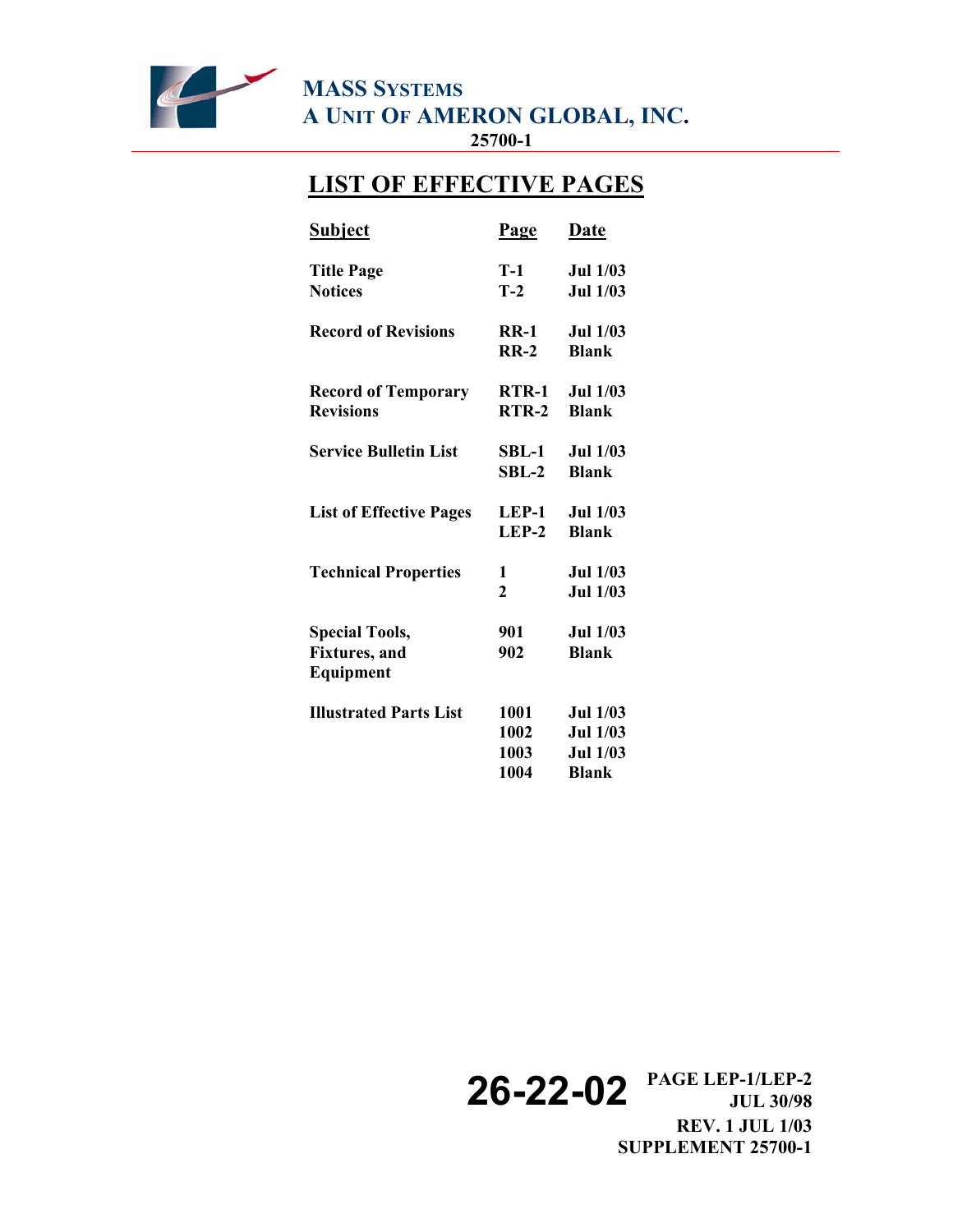

## **TECHNICAL PROPERTIES**

| <b>PROPERTY</b>                                                                                                                                                                                                                                          | <b>SPECIFICATION</b>                                                                                                                                                                                                                       |
|----------------------------------------------------------------------------------------------------------------------------------------------------------------------------------------------------------------------------------------------------------|--------------------------------------------------------------------------------------------------------------------------------------------------------------------------------------------------------------------------------------------|
| Description<br>Part Number<br>Nomenclature<br><b>Customer Specification Number</b><br>Complies With                                                                                                                                                      | 25700-1<br>Fire Extinguisher, Single Outlet<br>332GM590000C<br>MIL-C-22284 and DOT-E 10440-1000                                                                                                                                            |
| <b>Functional Properties</b><br><b>Internal Volume</b><br><b>Extinguishing Agent</b><br>Pressuring Gas                                                                                                                                                   | 86-cubic inches (1,41 liters)<br>Bromotrifluoromethane (CBrF <sub>3</sub> )<br>Nitrogen $(N_2)$                                                                                                                                            |
| Pressure Data At $70^{\circ}$ F (21°C)<br><b>Charge Pressure</b><br>Hydrostatic Test Pressure *<br><b>Burst Pressure</b>                                                                                                                                 | 600- to 625-psig (4137 to 4309 kPag)<br>2000-psig (13790 kPag)<br>3000-psig (20685 kPag) minimum                                                                                                                                           |
| <b>Ambient Temperature Range</b><br><b>Safety Relief Temperature</b>                                                                                                                                                                                     | -60°F to +200°F (-50°C to +93°C)<br>255°F to 259°F (124°C to 126°C)                                                                                                                                                                        |
| Weight Data<br>Empty Fire Extinguisher **<br>Extinguishing Agent (full charge)<br>Nitrogen Charge<br>Charged Fire Extinguisher **<br>Weight Check Interval<br>Allowable weight deviation - actual weight<br>versus weight marked on identification plate | 2.30-pounds $(1,04 \text{ kg})$ maximum<br>2.50- to 2.60-pounds (1,13 to 1,18 kg)<br>$0.10$ -pound $(0.05 \text{ kg})$<br>5.00-pounds $(2,27 \text{ kg})$ maximum<br>Once a year is recommended<br>Minus $0.10$ -pound $(0.05 \text{ kg})$ |

The fire extinguisher hydrostatic test interval is every 5-years. If 5-years have not elapsed, hydrostatic test can be waived.

\*\* Weight check includes the outlet valve (Item 20). Weight check does **not** include the cartridge (Item 5).

П

**26-22-02** JUL 30/98 **JUL 30/98 REV. 1 JUL 1/03 SUPPLEMENT 25700-1**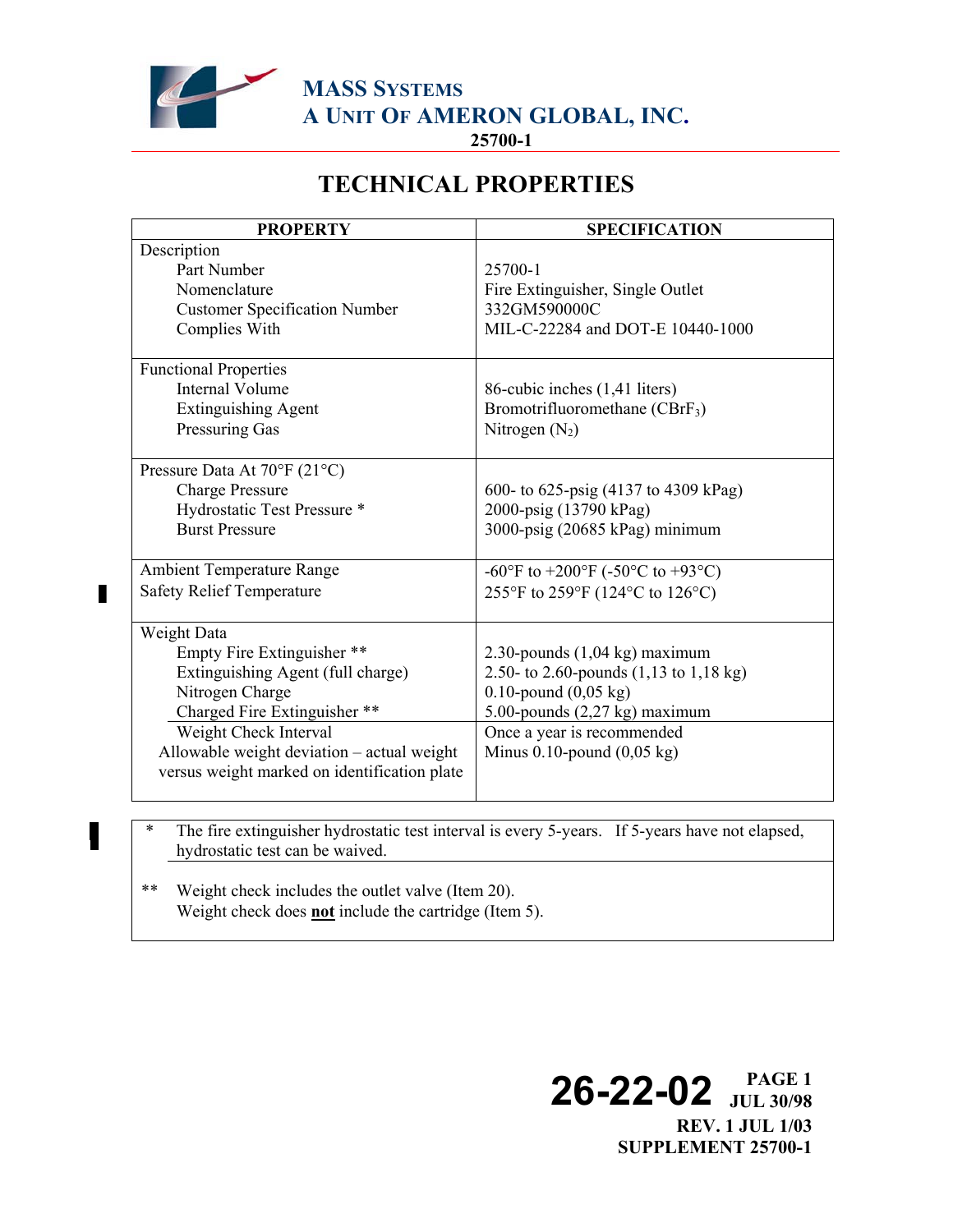

## **MASS SYSTEMS A UNIT OF AMERON GLOBAL, INC.**

**25700-1**

| <b>PROPERTY</b>                    | <b>SPECIFICATION</b>                                                               |
|------------------------------------|------------------------------------------------------------------------------------|
| Cartridge Data, Dual Bridgewire    |                                                                                    |
| Voltage                            | 16- to 30-VDC                                                                      |
| <b>Current Rating - All Fire</b>   | 3.5-amperes minimum                                                                |
| No Fire                            | 1.0-ampere, 1.0-Watt for five-minutes maximum                                      |
| <b>Test Current</b>                | 0.02-ampere maximum continuous                                                     |
| <b>Bridgewire Resistance</b>       | 0.9- to 1.1-Ohm                                                                    |
| Electrical Connector, 3 Pin        | MIL-C-83723 Series 3 Class R, Type 08TO3P6                                         |
| Maximum Life - Service and Storage | 10-years                                                                           |
| Classification                     | 1.4s, UN 0323                                                                      |
| Torque                             | 90 to 100 inch-pounds (10,2 to 11,3 N·m)                                           |
| Lockwire Size                      | $0.032$ -inch $(0.81$ mm)                                                          |
| Pressure Gauge Data                |                                                                                    |
| Pressure Range                     | 0- to 1500-psig, 100-psi increments<br>$(0 to 10342 kPag, 689, 5 kPag increments)$ |
| Accuracy at 600 psig               | $\pm$ 10-psig ( $\pm$ 68,9 kPag)                                                   |
| Accuracy Remainder of Scale        | $\pm$ 60-psig ( $\pm$ 413,7 kPag)                                                  |
| Orientation to Vertical Centerline | $± 15-degrees$                                                                     |
|                                    |                                                                                    |
| <b>Outlet Disc Data</b>            |                                                                                    |
| ID Length                          | 0.255- to 0.265-inch $(6,48 \text{ to } 6,73 \text{ mm})$                          |
| <b>Flange Thickness</b>            | 0.095- to 0.105-inch $(2,41$ to 2,67 mm)                                           |
| Filler with Safety Relief Data     |                                                                                    |
| Color Code                         | Blue                                                                               |
| <b>Thread Size</b>                 | MS33656-4                                                                          |
| Torque                             | 90 to 100 inch-pounds (10,2 to 11,3 N·m)                                           |
| Lockwire Size                      | $0.032$ -inch $(0, 81$ mm)                                                         |
| Outlet Valve Assembly Data         |                                                                                    |
| <b>Thread Size</b>                 | M18 x 1.5                                                                          |
| Torque                             | 25 to 30 foot-pounds (33,9 to 40,7 N·m)                                            |
| Lockwire Size                      | $0.032$ -inch $(0, 81$ mm)                                                         |
| Minimum Height Dimension Data      |                                                                                    |
| Discharge Boss                     | $0.250$ -inch $(6,35$ mm)                                                          |
|                                    |                                                                                    |

**26-22-02** JUL 30/98 **JUL 30/98 REV. 1 JUL 1/03 SUPPLEMENT 25700-1**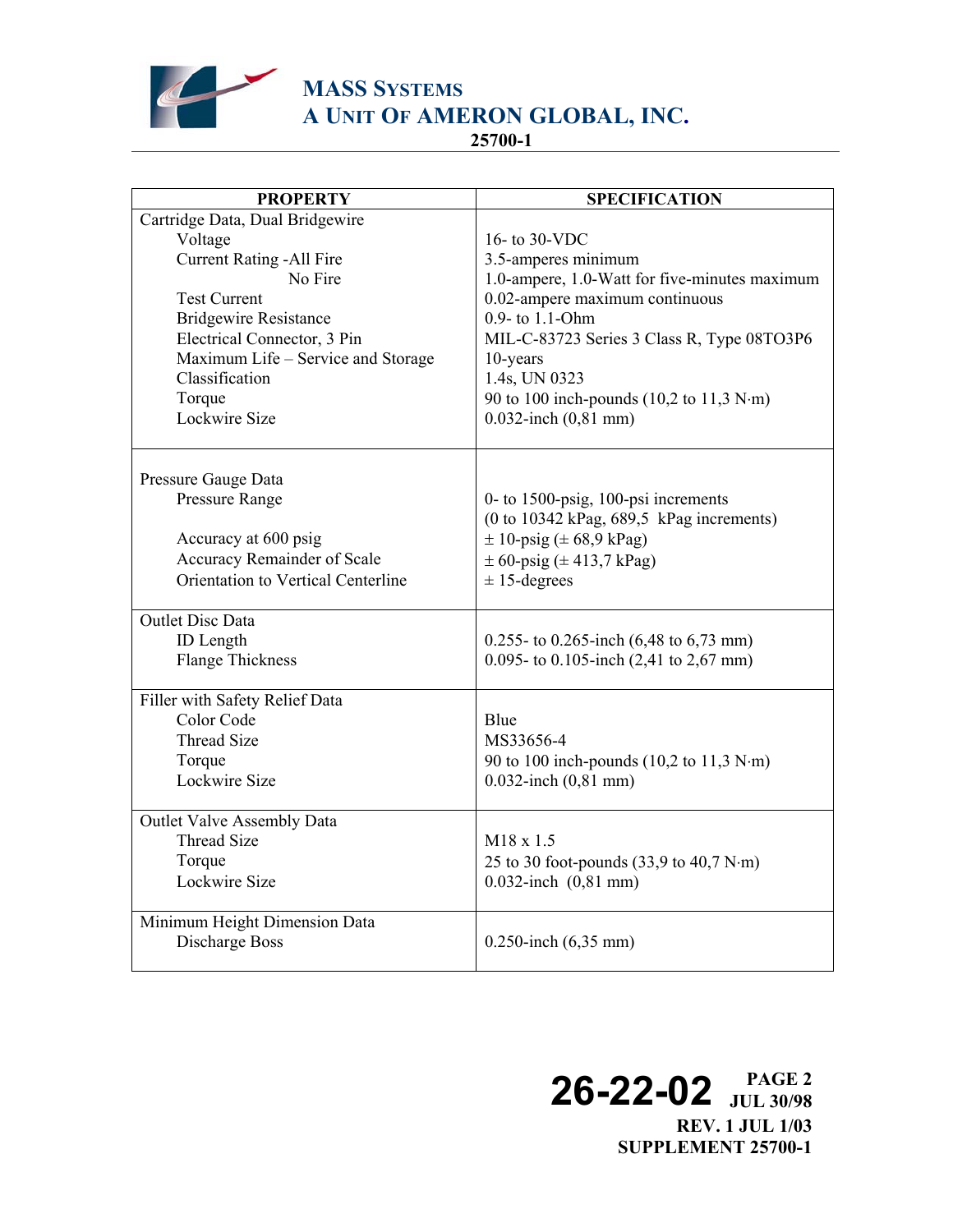

## **SPECIAL TOOLS, FIXTURES, AND EQUIPMENT**

Special tools, fixtures, and test equipment required for maintenance of the fire extinguishers are listed in Table 901. Equivalent items may be substituted.

| <b>NOMENCLATURE</b>                   | <b>PART OR</b><br><b>SPECIFICATION</b><br><b>NUMBER</b> | <b>SOURCE (CAGE)</b>                                   |
|---------------------------------------|---------------------------------------------------------|--------------------------------------------------------|
| Cap, Hydrostatic Test, Discharge Boss | 91021-1                                                 | MASS Systems, A Unit of<br>Ameron Global, Inc. (0FRR4) |
| Cradle, Fire Extinguisher             | 91033-86                                                | MASS Systems, A Unit of<br>Ameron Global, Inc. (0FRR4) |
| <b>Outlet Safety Cap</b>              | 27319-1                                                 | MASS Systems, A Unit of<br>Ameron Global, Inc. (0FRR4) |
| Resurfacing Tool, Discharge Boss      | 91044-1                                                 | MASS Systems, A Unit of<br>Ameron Global, Inc. (0FRR4) |
| Safety Chamber, Cartridge             | 91035-2                                                 | MASS Systems, A Unit of<br>Ameron Global, Inc. (0FRR4) |
| <b>Welding Fixture</b>                | 91100-1                                                 | MASS Systems, A Unit of<br>Ameron Global, Inc. (0FRR4) |

#### **Special Tools, Fixtures, and Equipment Table 901**

**26-22-02** PAGE 901/902 **JUL 30/98 REV. 1 JUL 1/03 SUPPLEMENT 25700-1**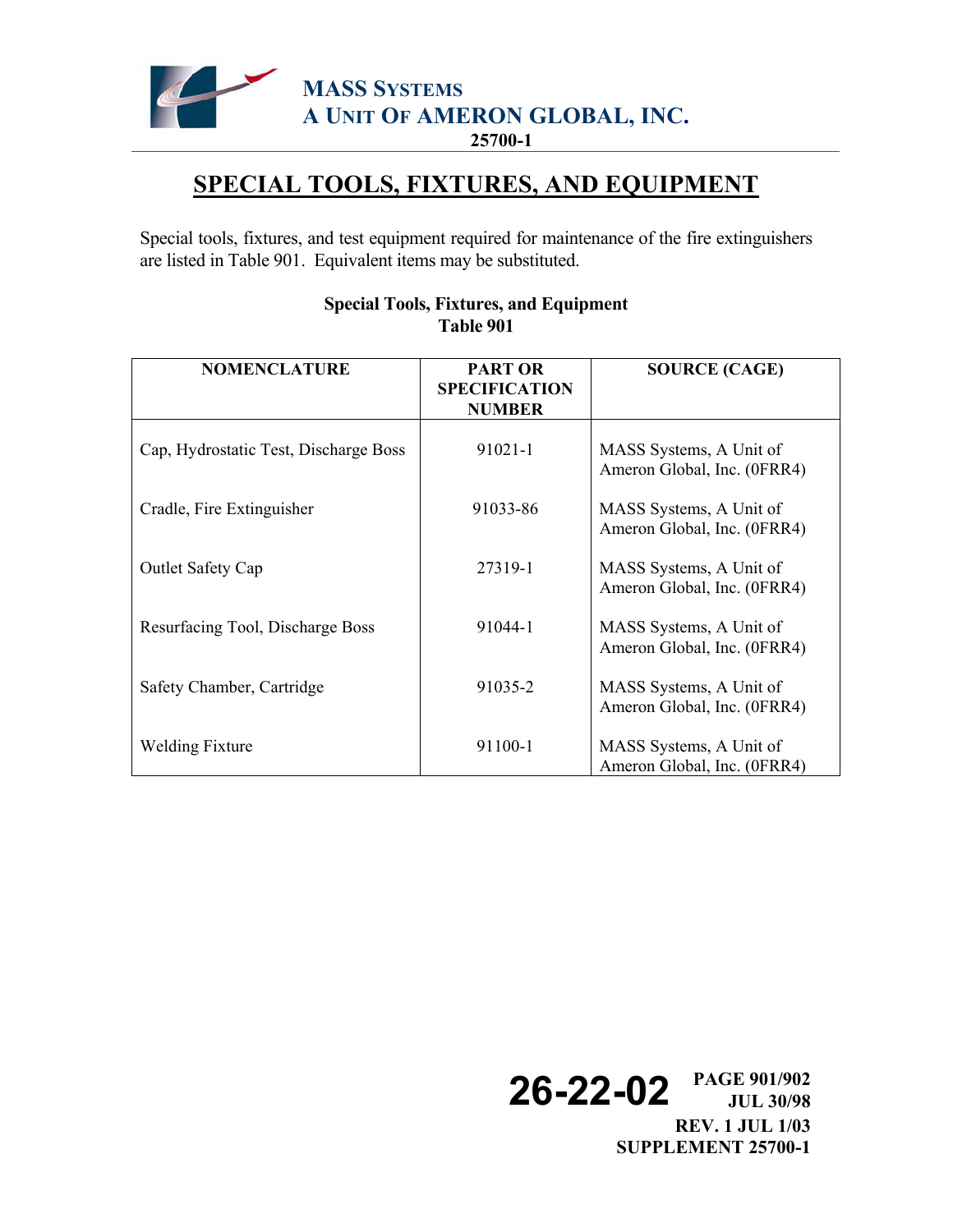

# **THIS PAGE INTENTIONALLY LEFT BLANK**

**26-22-02** PAGE 1001 **JUL 30/983 REV. 1 JUL 1/03 SUPPLEMENT 25700-1**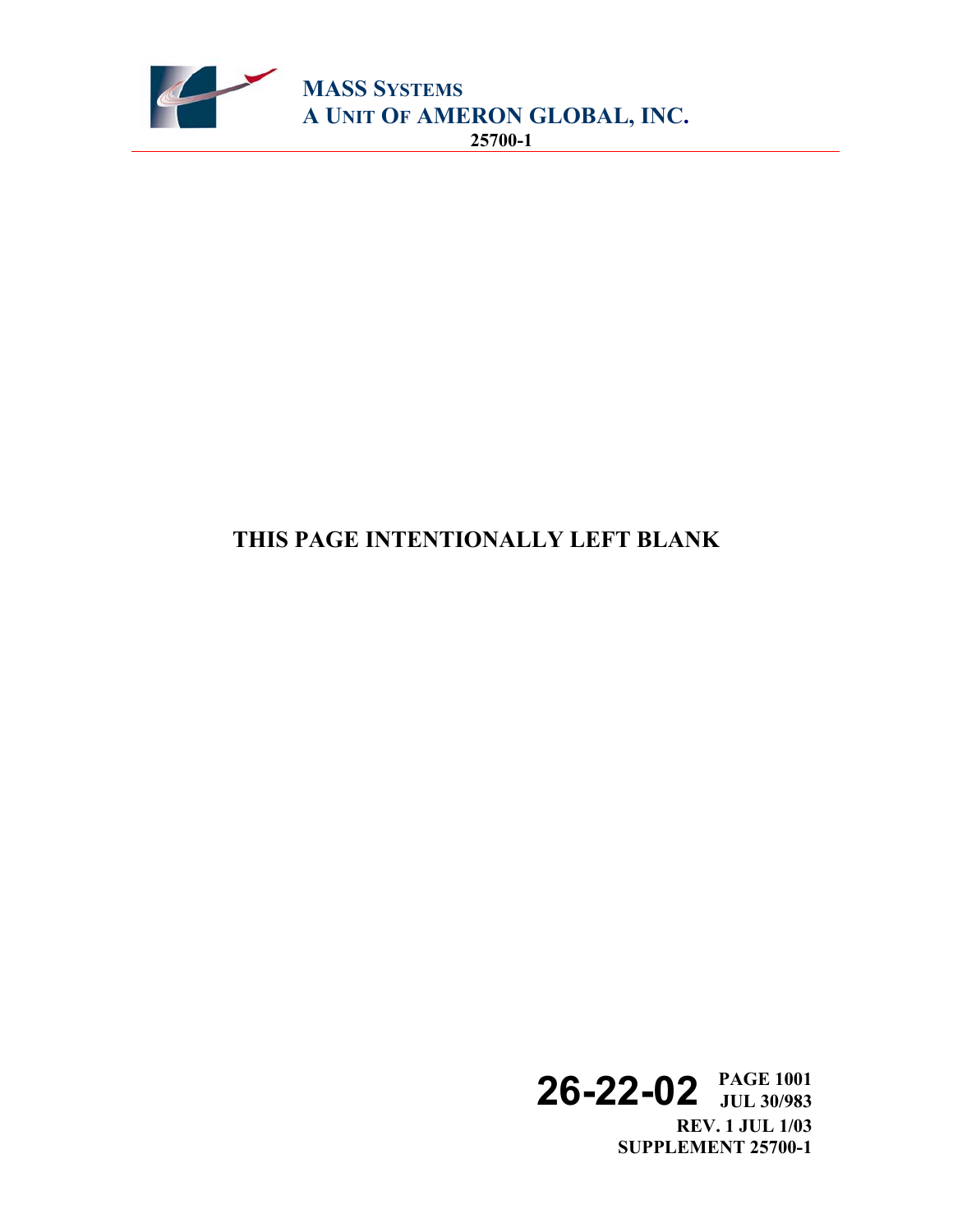

**ILLUSTRATED PARTS LIST**



**IPL FIGURE 1. FIRE EXTINGUISHER EXPLODED VIEW**

**26-22-02 PAGE 1002 JUL 30/983 REV. 1 JUL 1/03 SUPPLEMENT 25700-1**